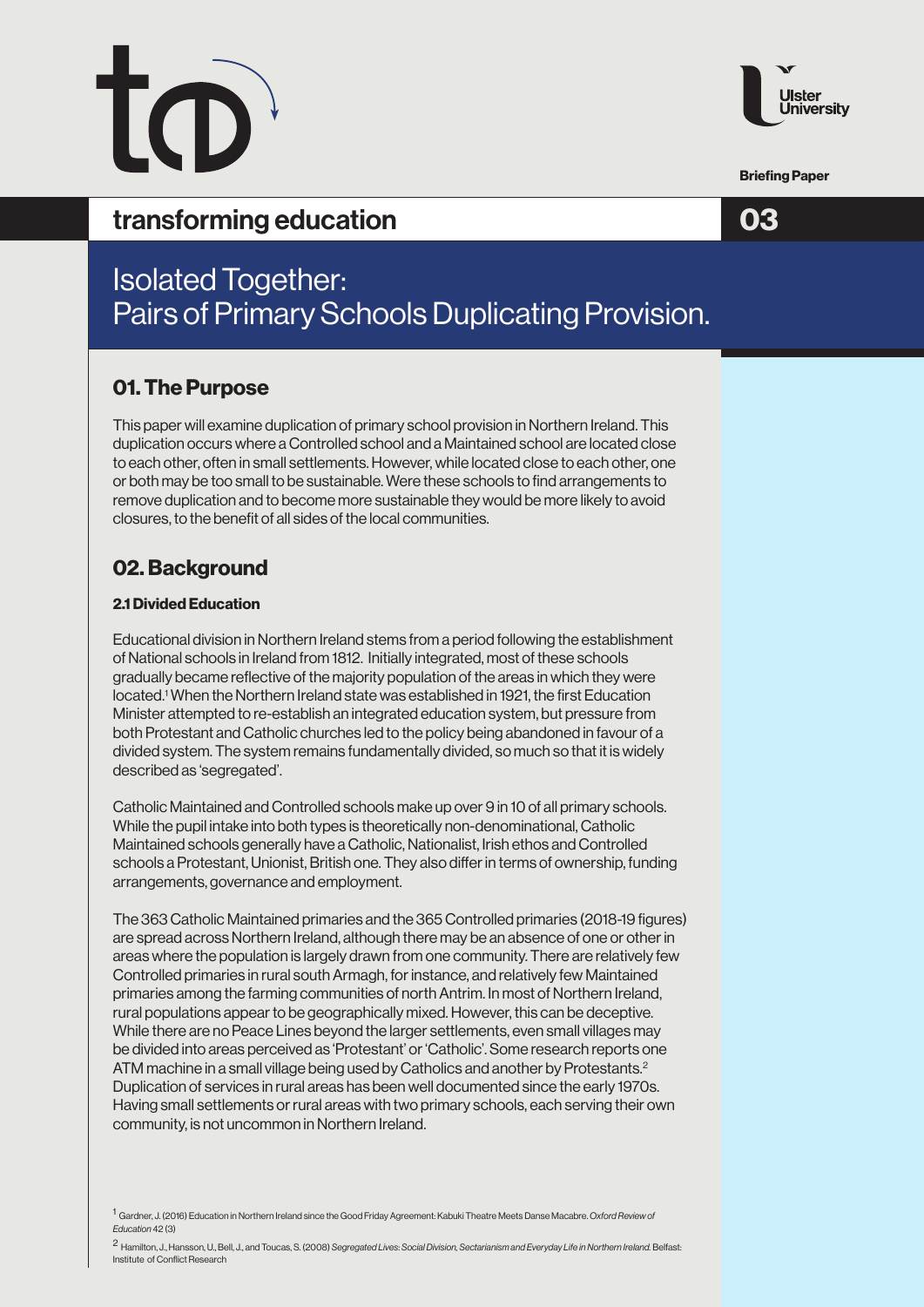#### 2.2 Small Schools

Northern Ireland has relatively large areas with low population density, which have traditionally been served by small local schools. The minimum numbers of pupils required for sustainable operation of primary schools has been determined by the Bain Report as 105 in rural and 140 in urban areas. In 2017-18, 274 of the 817 primary schools in Northern Ireland (34%) were below those sustainability thresholds.<sup>3</sup> This, combined with a divided system of education, makes rationalisation of educational provision challenging but urgent.

The impact of small schools has been the subject of much research, including their influence on academic outcomes. Concerns have long been expressed about small schools not providing a wide enough curriculum and lacking staff with specialist skills.4 This is a particular challenge in very small schools in which teachers feel isolated, having fewer opportunities to exchange teaching ideas with other teachers.<sup>5</sup> In these circumstances, staff have to take on multiple roles, especially as teaching principals. Small schools often take pupils from a tightly defined locality, which reduces social mixing and exposure to diversity.<sup>6</sup> Additionally, such schools often have classes of pupils of different ages being taught together in composite classes and some view such classes as "inferior to more homogeneous age grouping".<sup>7</sup>

On the other hand, some sources highlight the advantages of small schools. One overview of 57 studies concluded that "smaller schools are generally better for most purposes".<sup>8</sup> Those studies which find benefits in smaller schools often point to better communication in such schools with small staff teams and stronger links to the local community.9 Others suggest that small schools are places where innovative teaching and learning is easier to implement in open and safe environments where teachers feel that they can collaborate more. While often cited as challenges, composite classes can offer advantages for learners with peer tutoring and reciprocal learning in mixed classrooms; indeed, some educationalists actually criticise the grouping of children into age-based classes.10 Small rural schools also have functions outside education as the "heart of the villages …involving the entire community".<sup>11</sup>

The view that smaller schools are more expensive to run and that larger schools would benefit from economies of scale<sup>12</sup> has often led to school consolidation, for example in the United States from the 1930s. That process eliminated 70% of US schools and increased average enrolments from 100 to 440 over 40 years. However, other research suggests that "small schools are more efficient or cost-effective".13 Generally, absorbing small schools into larger units results in increased journey times for many children who now have to attend the larger school, a particularly sensitive issue for small children.

## 03. This Study

#### 3.1 GIS Analysis

This study uses GIS analysis of 2018/19 education data (school location: NINIS14; management type: DENI) to precisely identify and quantify pairs of schools which are very close to one another but some distance from schools of the same management type.

All primary schools were mapped and their locations analysed to identify pairs of schools with the criteria of (a) located less than one mile apart and (b) each school more than three miles by road from other schools of the same management type. This resulted in 32 pairs of schools, all of them in rural areas. This means that across Northern Ireland there are 32 instances of pairs of schools offering primary-aged education to two different communities, isolated by at least three miles by road from a similar Maintained or Controlled school, but often only yards apart.

- <sup>3</sup> Education Authority (2018) Primary Schools Annual Area Profile September 2018
- <sup>4</sup> Central Advisory Council for Education (1967) Children and their Primary Schools. The Plowden Report. London: HMSO
- <sup>5</sup> Smit, R., Hyry-Beihammer, E.K. and Raggl, A. (2015) Teaching and learning in small, rural schools in four European countries: Introduction and synthesis of mixed-/multi-age approaches. *International Journal of Educational Research, 74*

- <sup>7</sup> Åberg-Bengtsson,L. (2009) The smaller the better? A review of research on small rural schools in Sweden. International Journal of Educational Research 48
- <sup>8</sup> Leithwood, K. and Jantzi, D. (2009) A review of empirical evidence about school size effects: A policy perspective. *Review of educational research,* 79(1)
- <sup>9</sup> Hopkins, D. and Ellis, P.D. (1991) The effective small primary school: Some significant factors. *School Organization*, 11(1)
- 
- <sup>10</sup> See Raggl, A. (2015) Teaching and learning in small rural primary schools in Austria and Switzerland—Opportunities and challenges from teachers' and students' perspectives. *International Journal of Educational Research,* 74

- <sup>12</sup> Gottfredson, D. C., & DiPietro, S. M. (2011). School size, social capacity, and student victimization. *Sociology of Education*, 84
- <sup>13</sup> Leithwood and Jantzi (2009):484

<sup>6</sup> Smith, D., & DeYoung, A. (1988). Big school vs. small school: conceptual, empirical, and political perspectives on the re-emerging debate. *Journal of Rural & Small Schools,*2(2)

<sup>11</sup> Autti, O. and Hyry-Beihammer, E.K. (2014) School Closures in Rural Finnish Communities. *Journal of Research in Rural Education,* 29(1)

<sup>14</sup> Northern Ireland Neighbourhood Information Service (n.d.) https://www.ninis2.nisra.gov.uk);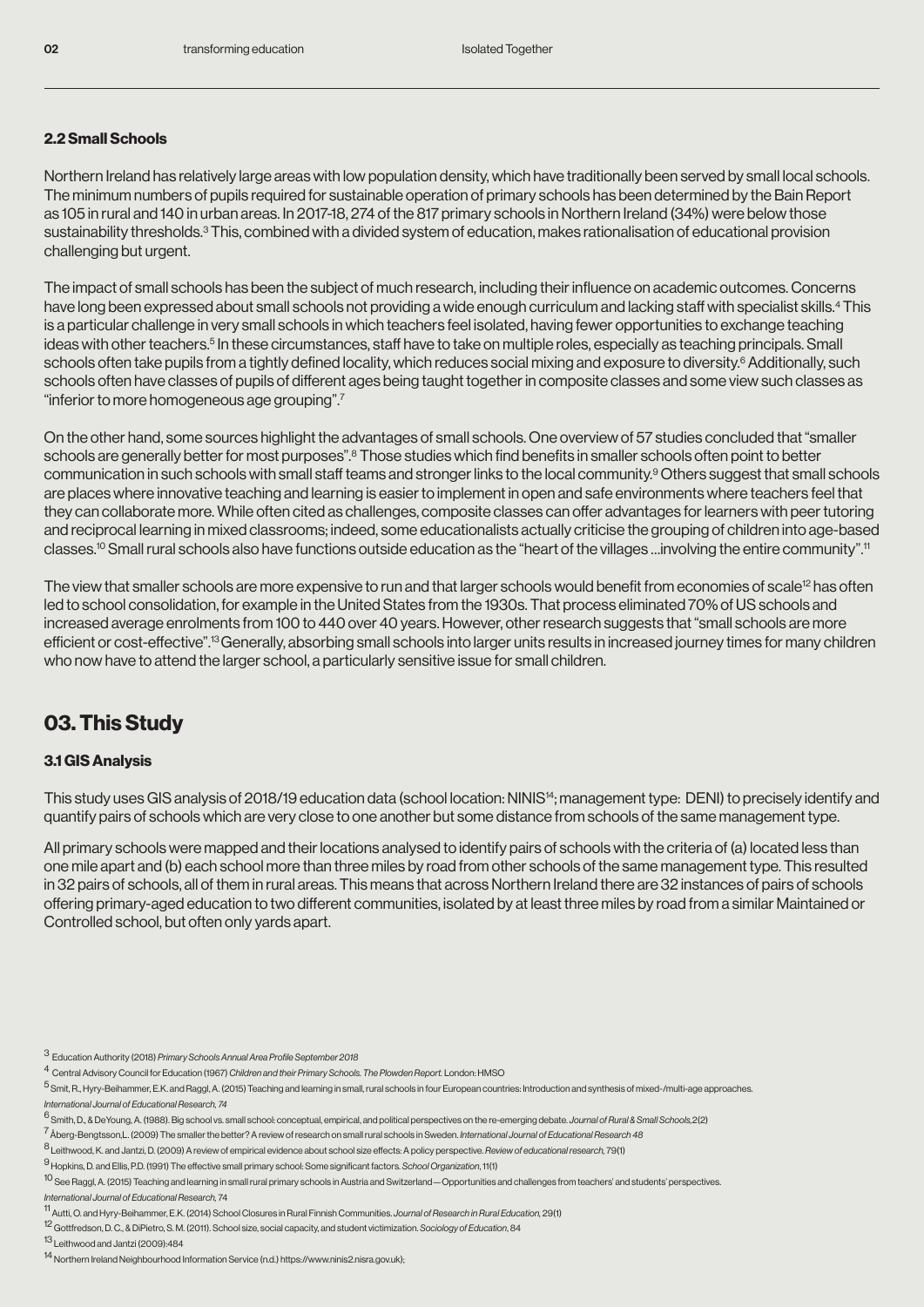#### Table 1: Isolated pairs of primary schools (all 2018-19 data)

| <b>Location of schools</b><br>(counties) | <b>School enrolment</b><br>(full-time equivalent) |                              | % Catholic pupils            |                              | Teacher numbers full-time<br>equivalent (pupil/teacher ratios) |                              |
|------------------------------------------|---------------------------------------------------|------------------------------|------------------------------|------------------------------|----------------------------------------------------------------|------------------------------|
|                                          | <b>Maintained</b><br>primary                      | <b>Controlled</b><br>primary | <b>Maintained</b><br>primary | <b>Controlled</b><br>primary | <b>Maintained</b><br>primary                                   | <b>Controlled</b><br>primary |
| <b>Antrim</b>                            | 87                                                | 89                           | 100                          | $\star$                      | 4.4(19.8)                                                      | 3.8(23.4)                    |
|                                          | 58                                                | 89                           | $\#$                         | $\star$                      | 3.0(19.3)                                                      | 4.8(18.6)                    |
|                                          | 239                                               | 81                           | 98                           | $\star$                      | 9.8(24.4)                                                      | 4.4(18.4)                    |
| <b>Armagh</b>                            | 33                                                | 88                           | 100                          | $\mathbf 0$                  | 2.4(13.9)                                                      | 4.4(20.0)                    |
| <b>Down</b>                              | 77                                                | 722                          | 94                           | 3                            | 5.8(13.3)                                                      | 30.0(24.1)                   |
|                                          | 127                                               | 120                          | 100                          | $\star$                      | 6.0(21.2)                                                      | 5.4(22.2)                    |
|                                          | 46                                                | 429.5                        | 100                          | 11                           | 3.0(15.3)                                                      | 16.2(26.6)                   |
| Derry / Londonderry                      | 203                                               | 51                           | #                            | $\overline{O}$               | 9.2(22.0)                                                      | 3.0(17.0)                    |
|                                          | 250                                               | 158                          | 96                           | $\overline{4}$               | 10.8(23.1)                                                     | 6.8(23.2)                    |
|                                          | 415                                               | 68                           | 98                           | 65                           | 18.0(23.1)                                                     | 3.4(20.0)                    |
|                                          | 445                                               | 175                          | 94                           | 10                           | 18.0(24.7)                                                     | 8.4(20.8)                    |
|                                          | 174                                               | 89                           | $\#$                         | $\star$                      | 8.6(20.2)                                                      | 4.4(20.2)                    |
|                                          | 263                                               | 105                          | 96                           | $\mathbf 0$                  | 11.5(22.8)                                                     | 4.6(23.0)                    |
|                                          | 160                                               | 264                          | $\#$                         | 6                            | 8.0(20.0)                                                      | 12.2(21.6)                   |
|                                          | 79                                                | 243                          | 100                          | $\overline{c}$               | 4.4(18.0)                                                      | 9.6(25.5)                    |
|                                          | 70                                                | 193                          | $\#$                         | $\star$                      | 3.0(23.3)                                                      | 8.6(22.5)                    |
| Fermanagh                                | 92                                                | 27                           | $\#$                         | $\star$                      | 5.4(17)                                                        | 2.2(12.3)                    |
|                                          | 53                                                | 73                           | $\#$                         | $\star$                      | 3.0(17.7)                                                      | 3.6(20.3)                    |
|                                          | 225                                               | 168                          | 95                           | 17                           | 9.4(23.9)                                                      | 7.6(22.1)                    |
|                                          | 129                                               | 68                           | 95                           | $\mathbf 0$                  | 6.6(19.6)                                                      | 4.0(17.2)                    |
|                                          | 73                                                | 201                          | $\#$                         | $\star$                      | 4.0(18.3)                                                      | 8.5(23.7)                    |
|                                          | 172                                               | 41                           | #                            | $\mathbf 0$                  | 8.0(21.5)                                                      | 3.0(13.7)                    |
|                                          | 113                                               | 46                           | 100                          | $\boldsymbol{0}$             | 5.2(21.7)                                                      | 3.6(12.8)                    |
|                                          | 136                                               | 102                          | $^{\#}$                      | $\star$                      | 6.0(22.7)                                                      | 5.0(20.4)                    |
| <b>Tyrone</b>                            | 92                                                | 145                          | 94                           | $\mathsf O$                  | 5.0(18.4)                                                      | 6.4(22.7)                    |
|                                          | 118                                               | 35                           | 100                          | $\mathsf O$                  | 4.8(24.5)                                                      | 2.3(15.2)                    |
|                                          | 34                                                | 110                          | 100                          | $\star$                      | 2.4(14.2)                                                      | 6.6(16.7)                    |
|                                          | 28                                                | 187                          | $\#$                         | $\hbox{9}$                   | 3.4(8.2)                                                       | 8.0 (23.4)                   |
|                                          | 82                                                | 55                           | $\#$                         | $\star$                      | 4.6(17.8)                                                      | 3.0(18.3)                    |
|                                          | 135                                               | 21                           | $\#$                         | $\star$                      | 5.5(24.6)                                                      | 2.2(9.6)                     |
|                                          | 119                                               | 63                           | $\#$                         | $\mathsf O$                  | 6.0(19.8)                                                      | 3.0(21.0)                    |
|                                          | 178                                               | 40                           | 100                          | $\mathsf{O}\xspace$          | 8.0(22.3)                                                      | 2.4(16.7)                    |

Source: DENI (2018) Teacher Workforce Statistics 2018/19

\* Less than 5 cases where data is considered sensitive

# Figures suppressed under rules of disclosure (although 2016-17 data shows figures in these cells averaging 97.3%)

Shaded cells are unsustainable in terms of enrolment

Pairs of unsustainable schools are highlighted with bold type

Table 1 provides some details of the 32 pairs. Despite being an average of just 670 yards apart, it is clear that these schools are serving the needs of two different communities as, except for four instances, the proportion of Catholics in the Controlled schools is less than 10%,<sup>15</sup> while Maintained primaries have 98% Catholic enrolment, on average. In six cases the paired primary schools are both sustainable (although some are barely so), but in 20 cases one of the pair is not sustainable (8 Maintained and 12 Controlled). Additionally, there are six cases where neither school in the pairing is sustainable.

<sup>15</sup> There are two anomalous Controlled primaries with more than 15% Catholic learners, each in locations close to the border with the Republic of Ireland. This can be a consequence of selective population migration from these areas.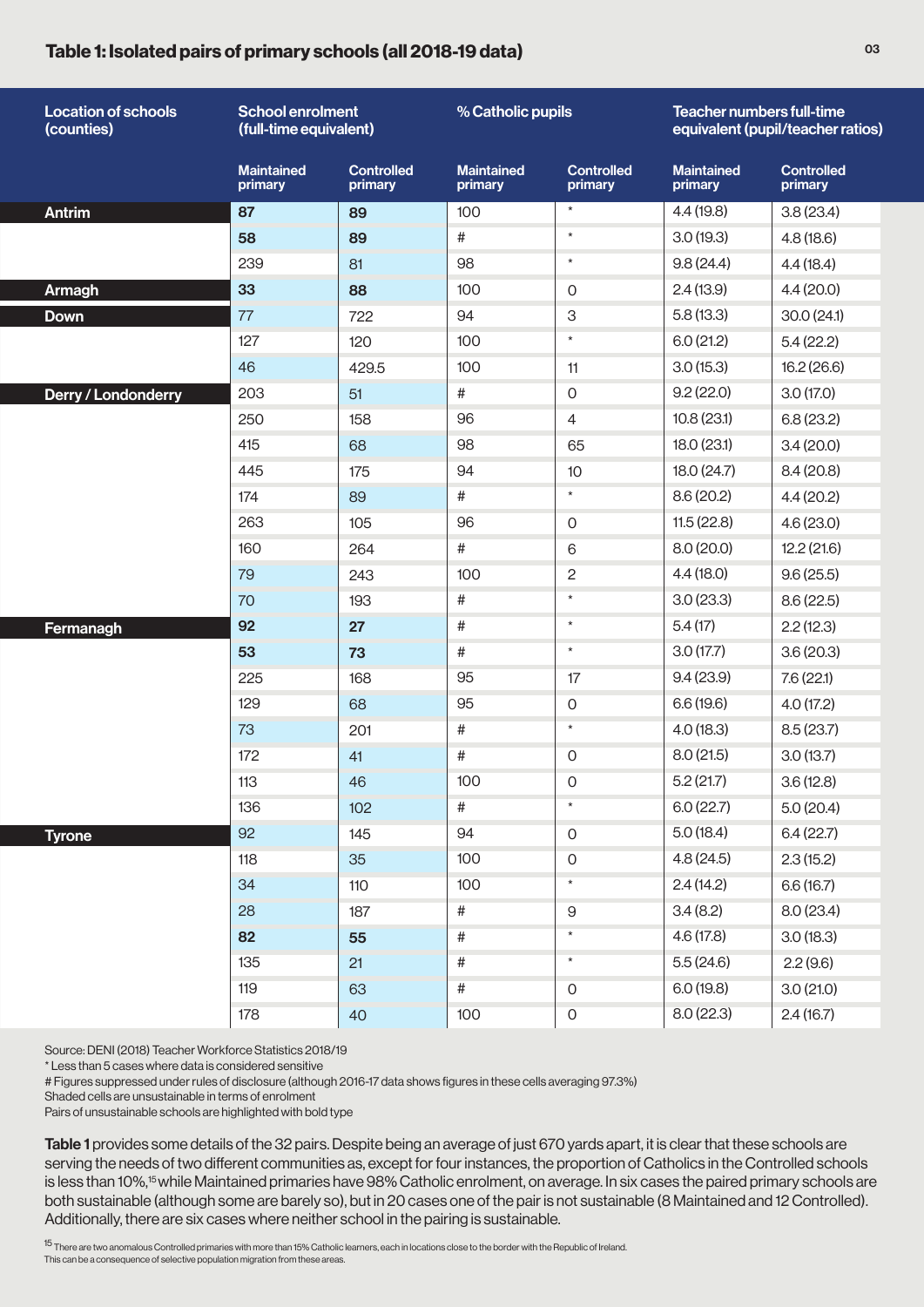The locations of the 32 isolated pairs of primary schools are shown on Map 1. Most are in the south and west of Northern Ireland. Counties Antrim and Down have three each, and County Armagh just one. Most of the pairs are in Tyrone, Derry/Londonderry and Fermanagh. The map also shows all other Maintained and Controlled primary schools and their three-mile catchment areas.

#### Map 1: Isolated pairs of primary schools three miles or more from similar schools





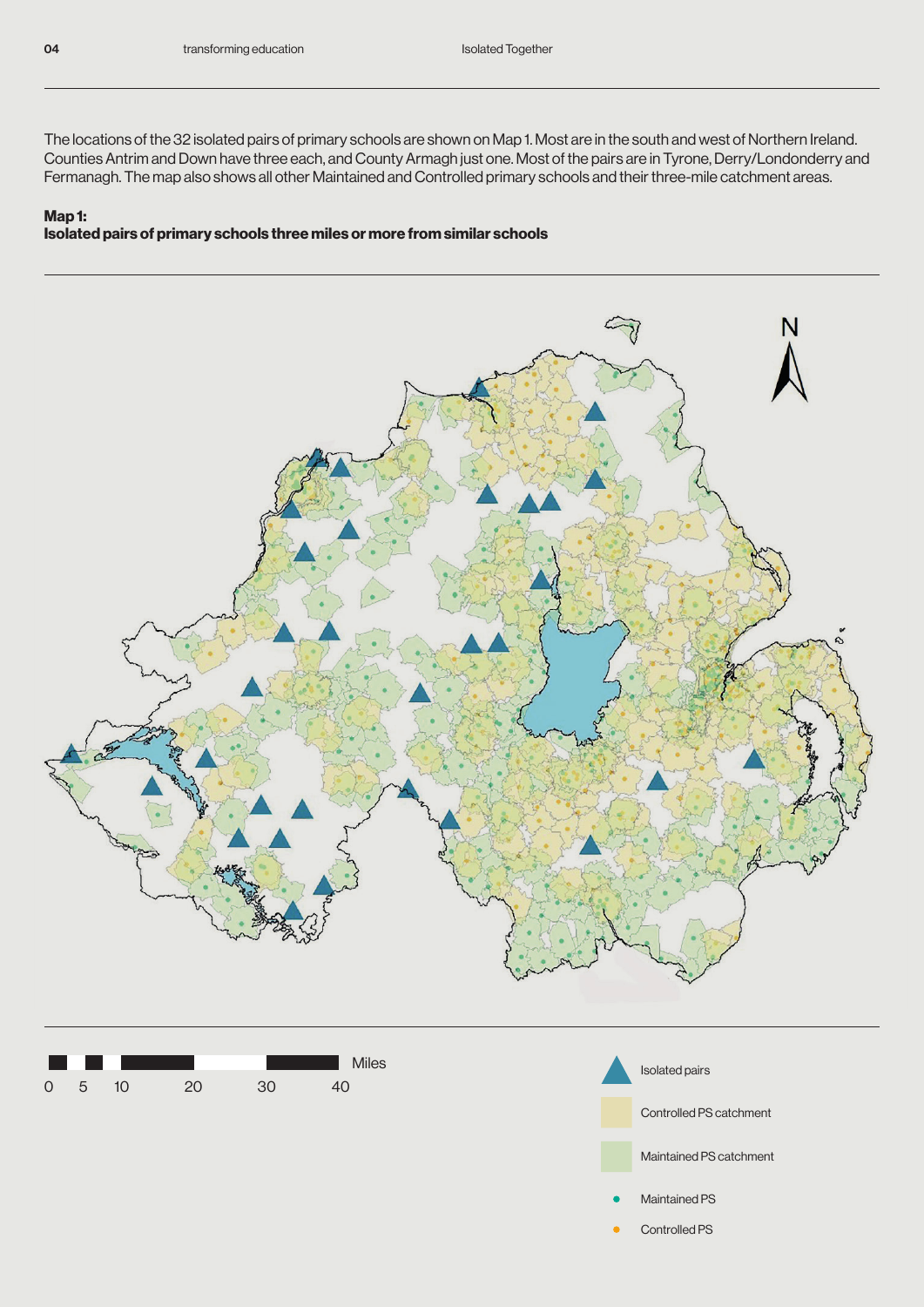#### 3.2 Estimating the Cost of Duplication

In 2019, the Northern Ireland Affairs Committee found "…an acknowledgement that there was a large amount of wasted capacity in the [education] system".16 Giving evidence to the committee, Sir Robert Salisbury contrasted duplicated provision in his local town in Northern Ireland with a similarly sized town in England, and concluded "…if you replicate that across the whole of Northern Ireland, you have your funding crisis in one view".

Each of the 32 pairs of schools identified here requires sufficient teachers to deliver the curriculum to 4 to 11-year olds. Even in very small schools, and 10 of these schools have fewer than 50 pupils, there must still be a principal with responsibility for running the school. There is also duplication of teaching with, in 94% of the unsustainable schools on Table 1, pupil-teacher ratios higher than the Northern Ireland average for primary schools of 22.3 in 2018-19. In some cases, ratios are as high as 1 teacher for 8 pupils. A classroom in a school just a few hundred yards away may well have a similar ratio.

There is also duplication in ancillary staff. Sometimes on-site catering is provided at each school which requires a cook and other staff. Schools invariably have a number of classroom assistants, a secretary, a building supervisor/caretaker and a range of other staff. School websites<sup>17</sup> indicate an average of more than 11 ancillary staff, including 6 classroom assistants, in each of these 64 schools.

While many of these staff may be part-time, particularly in the case of the smaller schools, duplication is still inevitable. Of course, small schools require these staff to service the curriculum and to support the children in myriad ways, but these particular schools are close neighbours with other schools providing identical services.

The Department of Education in Northern Ireland recognises the additional cost of our divided system, in terms of a larger number of individual schools needed to support the range of school management types. This may be one of the reasons for the need for a Small Schools' Support factor in the Common Funding Formula Aggregated Schools Budget. This Common Funding Scheme is calculated using a wide range of social and other measures, such as age weightings for pupils, social deprivation funding and provision for particular groups such as Travellers or newcomer children. Small Schools Support provides a lump sum equivalent to an additional teacher salary to schools with enrolments up to 100 pupils, tapering to zero for a school of 300 pupils.18

Table 2 shows the average annual funding<sup>19</sup> per pupil for the isolated pair of schools with the smallest combined enrolment (199 pupils), that for the pair of middle-sized schools (with a combined enrolment of 237 pupils), and also for the largest enrolment in the pairs (a combined enrolment of 779 pupils). Each of these is compared to the average funding per pupil in a single primary school of the same size as the combined size of the isolated pairs. For example, the funding per pupil for the smallest combined enrolment of 119 is compared to the average of five other individual primary schools in Northern Ireland which have, in this case exactly, the same enrolment of 119 pupils.

The average funding per pupil in the smallest isolated pair, when combined, is £4,250 per pupil, compared to just £3,163 per pupil in single schools of a comparable size, a difference of over 35%. A pair of schools close to the middle enrolment size in the 32 isolated pairs have a combined enrolment of 237. They too get more funding per pupil than individual schools of a comparable size, although the difference is now only 10%. In the pair of isolated schools with the largest enrolment (799 pupils), there is very little difference in the funding per pupil.

Much of the difference in funding can be attributed to the tapering of the Small Schools' Support Factor in larger schools. This might be thought to be an argument for retaining the largest pairs of schools as separate schools – clearly the funding per pupil is around the same as it would be in a single school of the same size. However, there remains duplication of provision in the isolated pairs, whether from having two principals or two sets of catering and other ancillary staff.

Notes

<sup>16</sup> Northern Ireland Affairs Committee (July 2019) Ninth Report of Session 2017/19, *Education Funding in Northern Ireland*, HC 1497 (London: The Stationery Office).

<sup>17</sup> This is not an unproblematic source. School websites may not be up-to-date, or reliable for this type of information. Additionally, larger schools invariably have websites while very small schools sometimes do not.

<sup>18</sup> DENI (2018) *Common Funding Scheme* 2018-19

<sup>19</sup> Common Funding Formula Budgets for Schools 2018-19 https://www.education-ni.gov.uk/publications/common-funding-formula-budgets-schools-2018-19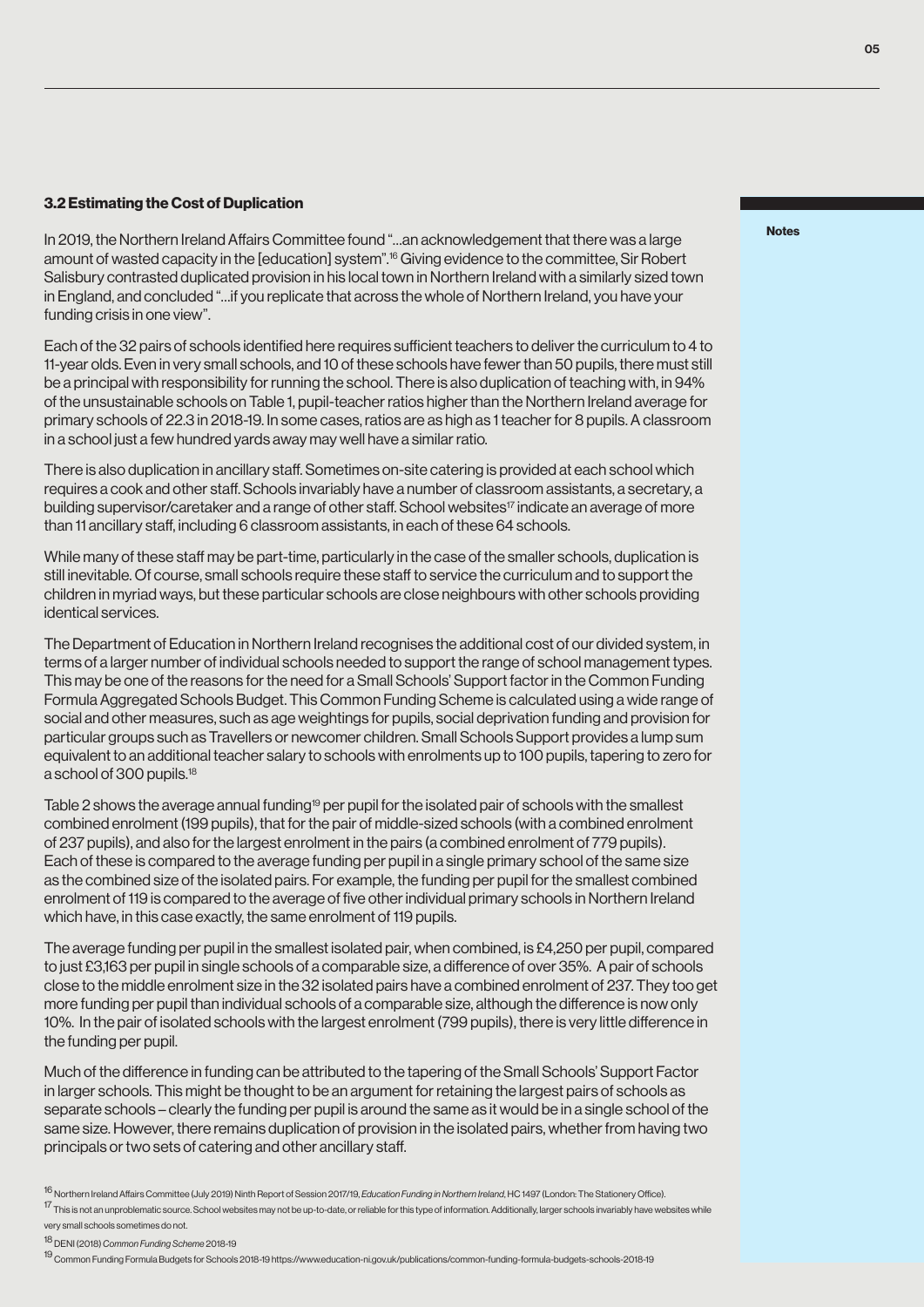This has a similar impact whatever the size of the schools. A proportion of the overall funding of the schools in the isolated pairs has to be spent sustaining that duplication and so the overall money available for supporting teaching and learning within those schools will be reduced. The notional £2,671 per pupil per year in the largest of the pairs of schools has to support the duplication of provision, while more of the £2,714 in the single school of the same size can be spent on the children. In smaller schools "…it is not possible to specialise in a subject and subject specific exchanges within a school are limited".20 A school with a high enrolment may be able to provide a number of specialist roles such as Special Needs Co-ordinators and extensive teaching support staff. Even were smaller schools able to provide these, they are likely to be less well trained and resourced, even with exactly the same formula funding per pupil. If that is the case, the apparent similarity in funding per pupil in larger duplicate schools and unitary schools found in this sample might suggest career opportunities for staff and higher staff salaries in the single schools, while isolated pairs of schools with a similar combined enrolment will require some of their funding to service duplication, rather than career opportunities for staff. More research is required to investigate this.

Overall, the 32 pairs of schools identified here received an additional £2.3M each year, compared to the average cost to support the same pupils in combined schools in each location. The Small Schools' Support factor, calculated as 3.82% of the overall budget to schools across Northern Ireland,<sup>21</sup> cost more than £44 million in 2018-19.

|                                                                                                       | Average funding per pupil per year $(E)$ | % difference (pairs compared to<br>individual school) |  |
|-------------------------------------------------------------------------------------------------------|------------------------------------------|-------------------------------------------------------|--|
| Lowest enrolment in the isolated<br>pairs of schools (119 pupils when<br>combined)                    | 4,290                                    | $+35.6$                                               |  |
| Average of the five primary schools<br>across NI with the same enrolment<br>(119)                     | 3,163                                    |                                                       |  |
| Pupil numbers in the mid-enrolment<br>3,250<br>isolated pair of schools (237 pupils<br>when combined) |                                          |                                                       |  |
| Average of the five primary schools<br>across NI with similar enrolment<br>(236.8)                    | 2,945                                    | $+10.4$                                               |  |
| Highest enrolment in the isolated<br>pairs of schools (799 pupils when<br>combined)                   | 2,671                                    | $+1.6$                                                |  |
| Average of the five primary schools<br>across NI with similar enrolment<br>(799.2)                    | 2,714                                    |                                                       |  |

#### Table 2: Formula funding for primary schools: pairs and individual schools of comparable enrolments (2018-19)

<sup>20</sup> Smit, Hyry-Beihammer and Raggl (2015) p.99

<sup>21</sup> Education Authority (2017) Providing Pathways: Strategic Area Plan for School Provision 2017-2020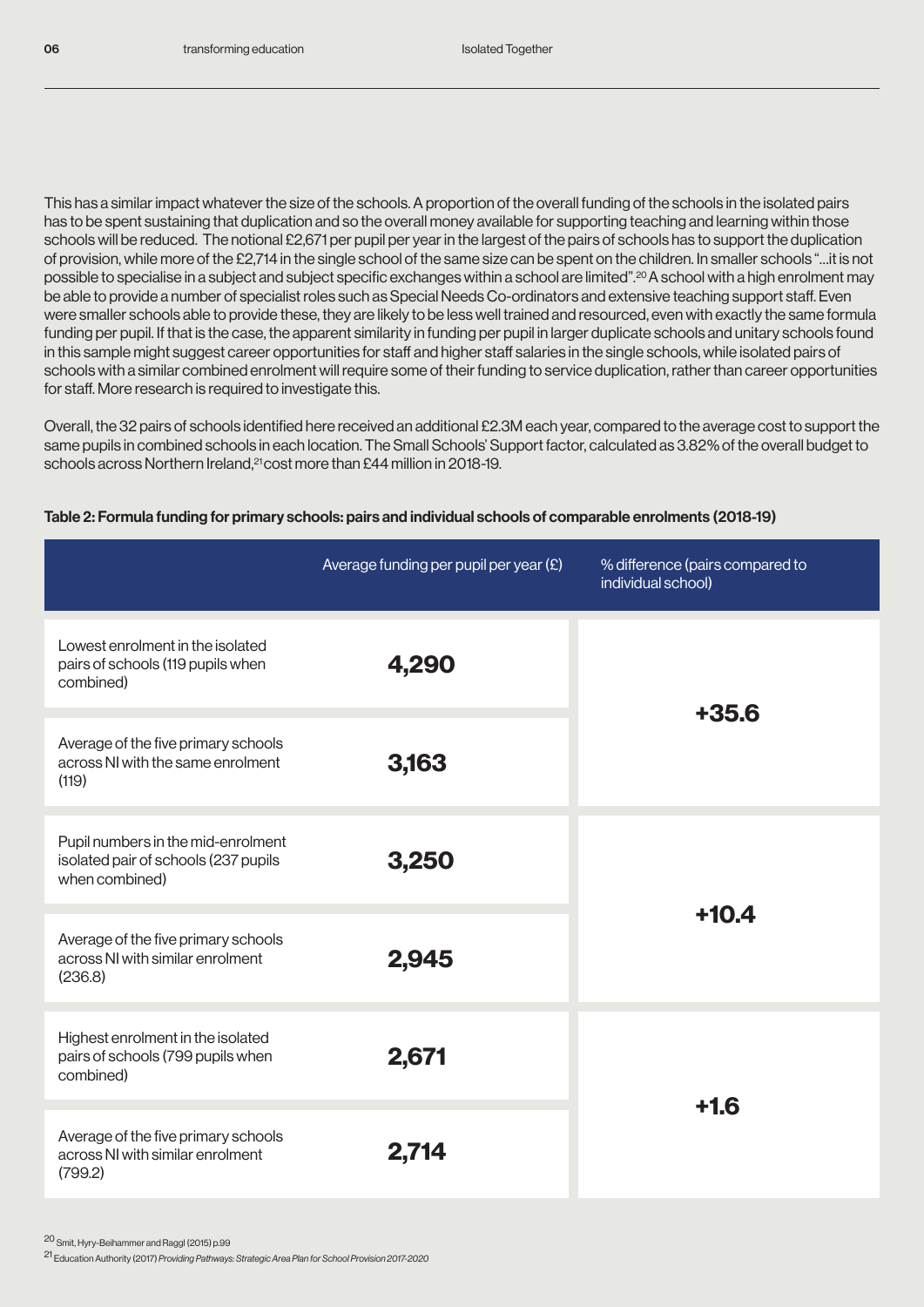## 04 Discussion of Outcomes

Rationalisation of provision of small primary schools in Northern Ireland has been ongoing for some time. Area planning does not just take enrolment numbers into account, but also examines the school's financial situation, enrolment trends, school leadership and management, its location and the potential impact on the community should a school close. The quality of the educational experience is said to be key and, even if in a sound financial position, a school would not be "…considered viable if the quality and breadth of the education it provides is less than satisfactory".<sup>22</sup>

The 'Strategic Area Plan for School Provision 2017-2020'<sup>23</sup> is explicit about the need for larger schools. When it says that the "Area Plan … aims to ensure that all pupils have access to a broad and balanced curriculum that meets their needs in sustainable schools … in particular the need to raise standards and close the attainment gap through a network of sustainable schools",<sup>24</sup> there is a strong suggestion that smaller schools are not believed to be able to offer a broad and balanced curriculum, and that their attainment may be lower than that of larger schools.

Despite the research which highlights some advantages of composite classes, the Department of Education is clear that "Primary schools with fewer than seven classes often encounter problems"<sup>25</sup> and that there are additional challenges in meeting educational requirements of children when there are composite classes.

Collaboration between schools in Shared Education is also encouraged, although this does not address duplication, and its impact on systemic change might be negligible.<sup>26</sup>

The literature has indicated that small rural schools can actually be quite efficient, and that educational outcomes from such schools can be excellent. The argument here is not that small schools should necessarily close, but that more effective local arrangements can be made, particularly in situations where schools are located very close to each other and are duplicating what they do.

There is potential for small communities to retain a single, integrated school rather than risk closure of two unsustainable schools currently catering separately to each community. While reaching sustainable enrolment, often such schools would still be small enough to offer the advantages that small schools are thought to provide, while being of a scale which allows some of the benefits of larger schools.

Area Planning authorities for schools in both the Maintained and Controlled sectors will be very familiar with the 64 schools in these 32 pairs, and with the communities that they serve. It is important to recognise that this is not just about funding and efficiency savings. Many of these schools are located within divided communities emerging from recent conflict. There may be a strong desire for choice in education, including faith-based provision. However, there is growing evidence that long-divided communities can collaborate27 and decide on future educational provision together. Sometimes this may result in more young people being educated in the same building with a common uniform and staff group, and with a shared purpose. That outcome is likely to contribute to social cohesion. Additionally, such community engagement will make it more likely that currently unsustainable duplicated educational services can become sustainable and provide a community facility for all of the people in those communities.

*Discourse: Studies in the Cultural Politics of Education*

#### Notes

<sup>22</sup> DENI (2009) Schools for the Future: A Policy for Sustainable Schools. Department of Education, Bangor

<sup>23</sup> Education Authority, (2017)

<sup>24</sup> Education Authority, (2017):6

<sup>25</sup> DENI (2009):22

<sup>26</sup> Roulston, S. and Hansson, U. (2019) Kicking the can down the road? Educational solutions to the challenges of divided societies: a Northern Ireland case study.

<sup>27</sup> See Bates, J. and O'Connor Bones, U. (2018) *A Community Conversation Toolkit,* UNESCO Centre, School of Education, Ulster University